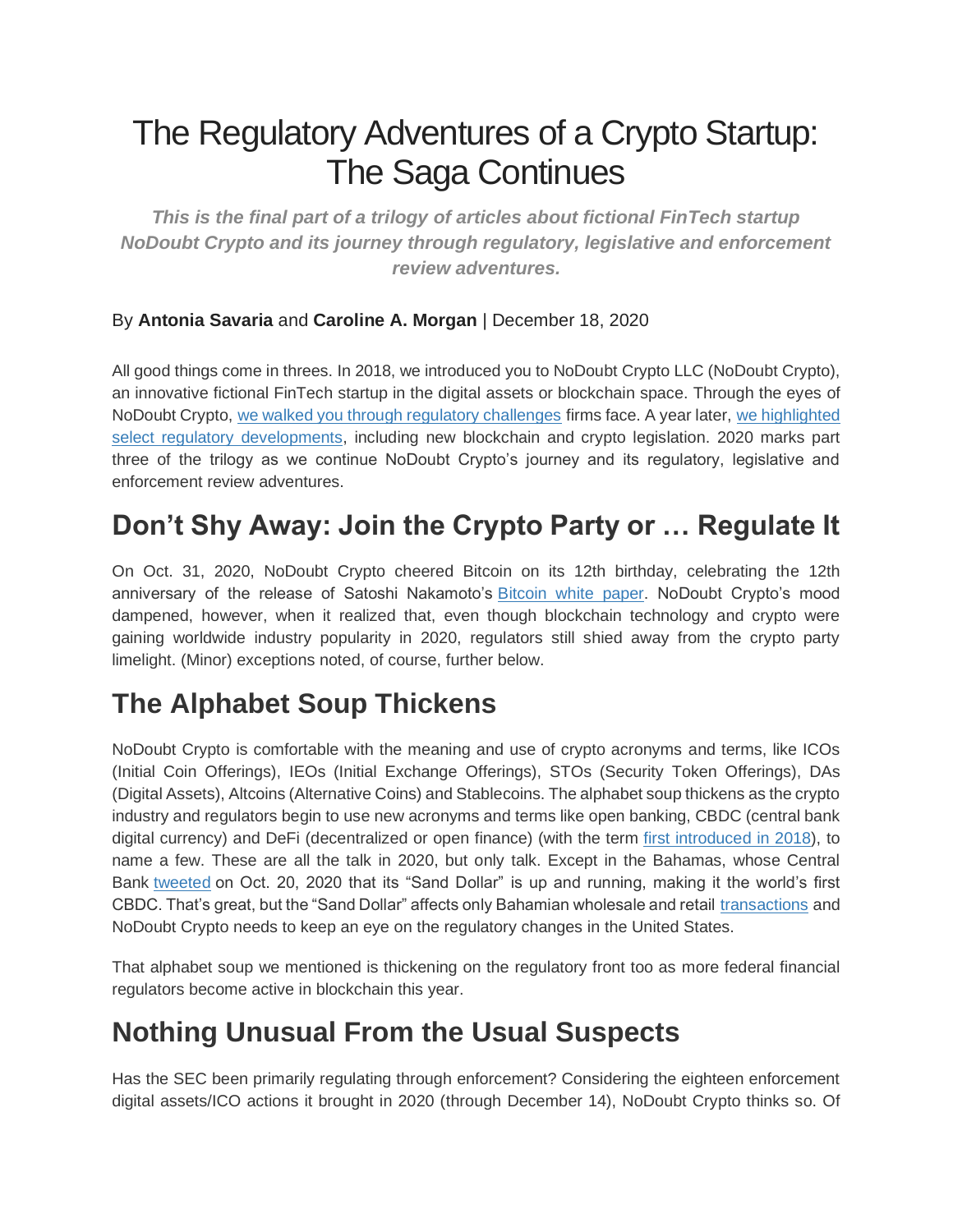note are also SEC Commissioner Hester Peirce's—a big crypto supporter—speech introducing her [token safe harbor proposal](https://www.sec.gov/news/speech/peirce-remarks-blockress-2020-02-06) and her discussion on the Telegram case during her Singapore Blockchain Week [speech.](https://www.sec.gov/news/speech/peirce-not-braking-and-breaking-2020-07-21) Our brief review of Telegram is further below.

While last year the SEC issued three no-action letters to crypto businesses, this year, no-action relief was provided in [September](https://www.sec.gov/divisions/marketreg/mr-noaction/2020/finra-ats-role-in-settlement-of-digital-asset-security-trades-09252020.pdf) and [October](https://www.sec.gov/divisions/marketreg/mr-noaction/2020/finra-fpl-20201022-15c3-3.pdf) to ... FINRA. To FINRA? NoDoubt Crypto ponders. Also, while the first FINRA no-action letter provides regulatory workaround to broker-dealers that operate noncustodial alternative trading systems that trade digital asset securities issued and/or transferred using blockchain, the second FINRA no-action letter—while not directly addressing digital assets and blockchain—leaves NoDoubt Crypto more confused when it was followed by a [joint statement](https://www.sec.gov/news/public-statement/lee-crenshaw-customer-protection-2020-10-23) of two SEC Commissioners who objected to the agency staff's no-action relief provided (to certain brokerdealers until April 2021 despite customer protection rule violations).

Speaking of FINRA, NoDoubt Crypto notes that: (1) FINRA issued a [regulatory notice](https://www.finra.org/sites/default/files/2020-07/Regulatory-Notice-20-23.pdf) encouraging member firms that engage in digital assets activities to keep it in the know and NoDoubt Crypto recalls that similar reminders were also published in the previous two years; and (2) in July 2020, it held a [virtual conference](https://www.finra.org/events-training/virtual-conference-panels/developments-digital-assets-market) discussing developments in the digital assets space.

### **Crypto Moves by Major Banking Regulators**

Square is becoming a bank!? Wondered NoDoubt Crypto when, in March 2020, the Federal Deposit Insurance Corporation (FDIC) [approved](https://www.fdic.gov/news/press-releases/2020/pr20033a.pdf) Square's deposit insurance application to create a *de novo* industrial bank (together with a similar application by Nelnet). When in October 2020, Square bought \$50 million worth of crypto (approximately 1% of its total assets), [stating](https://squareup.com/us/en/press/2020-bitcoin-investment) "cryptocurrency is an instrument of economic empowerment and provides a way for the world to participate in a global monetary system," NoDoubt Crypto realized big shifts are happening in the crypto/blockchain space and was pleased to learn the FDIC had also [released a guide](https://www.fdic.gov/fditech/guide.pdf) to help FinTechs connect with banks.

With the stamp of approval of another banking regulator—the Office of the Comptroller of the Currency (OCC)—national banks are now authorized to [provide cryptocurrency custody](https://www.occ.gov/topics/charters-and-licensing/interpretations-and-actions/2020/int1170.pdf) services to their customers, including by holding the unique cryptographic keys associated with cryptocurrency. The OCC noted that crypto custody is a modern form of the traditional bank activities of safekeeping and custody services, including both physical objects and electronic assets. This move will continue to foster banking relationships with crypto firms, like Coinbase and Gemini, both of which are clients of one of the major banks—JP Morgan—since May 2020 (currently for cash management services only) and are BitLicensed with the Department of Financial Services (DFS) in New York. The OCC engaged further with the FinTech/crypto community when it [sought comments](https://www.occ.gov/news-issuances/news-releases/2020/nr-occ-2020-76a.pdf) on digital innovation by banks.

#### **Easing the Burden of the New York BitLicense**

On the topic of the BitLicense, the DFS appears to have recognized that its stringent regulation is a big barrier of entry to many crypto firms. To that end, the New York regulator implemented several reforms, most significantly, seeking comments on a [proposed framework for a conditional BitLicense,](https://www.dfs.ny.gov/apps_and_licensing/virtual_currency_businesses/gn/req_comments_prop_framework) with PayPal—the first firm to receive a conditional BitLicense (in partnership with Paxos) in October 2020, the [final guidance regarding the adoption or listing of virtual currencies,](https://www.dfs.ny.gov/apps_and_licensing/virtual_currency_businesses/gn/adoption_listing_vc) and more streamlined [application procedures.](https://www.dfs.ny.gov/apps_and_licensing/virtual_currency_businesses/gn/notice_vc_busact_lic_app_procedure)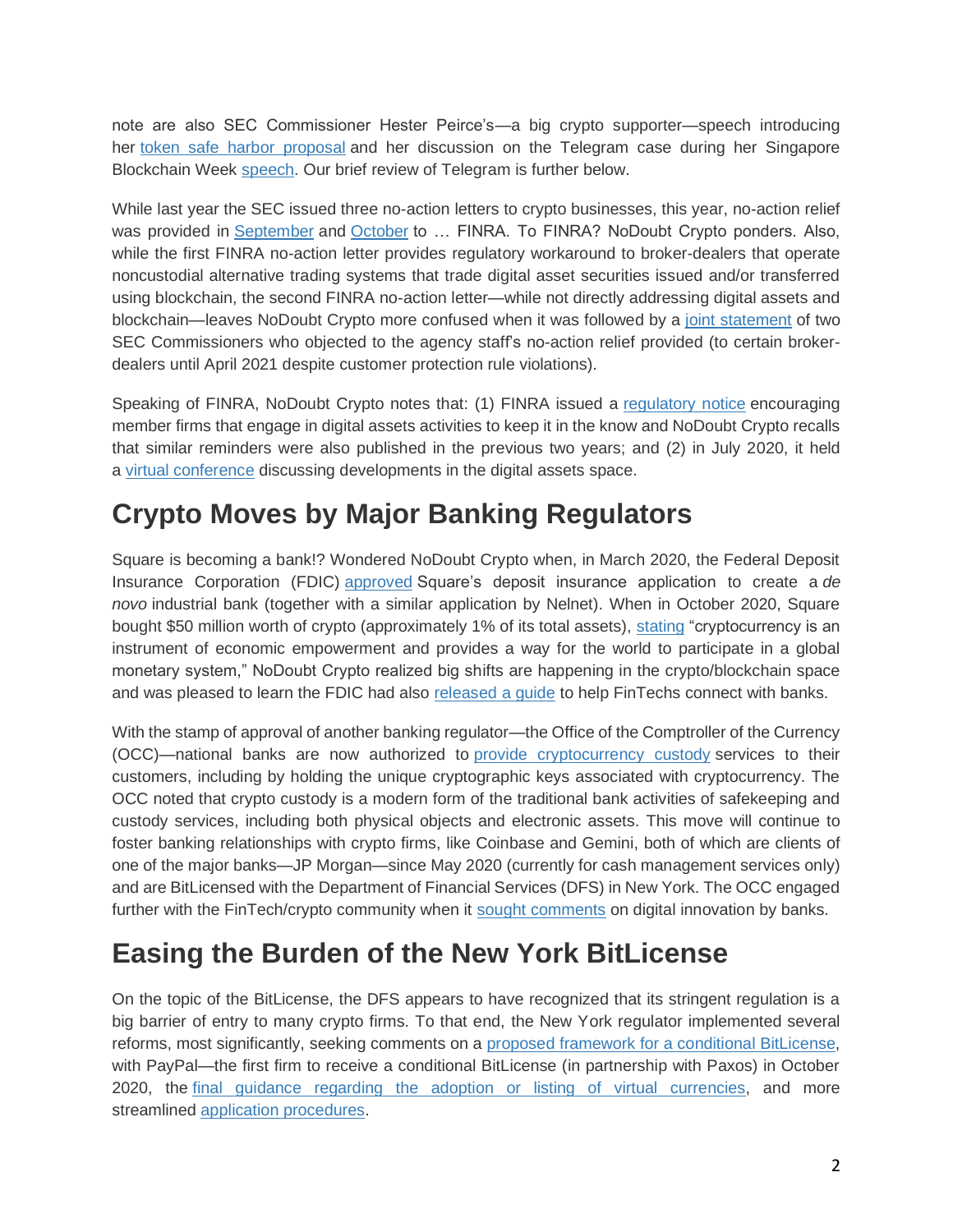# **The Blockchain Legislation Battle on the Hill**

Regulators were not the only busy ones in 2020. The 116th Congress introduced [40](https://www.forbes.com/sites/jasonbrett/2020/10/17/in-2019-2020-congress-introduced-40-crypto-and-blockchain-bills/?sh=75af92bb6213) blockchain bills focusing on a variety of subjects from crypto use in money laundering to government use of blockchain technology. March brought the [Crypto-Currency Act of 2020,](https://www.congress.gov/bill/116th-congress/house-bill/6154/text?r=6&s=1) a proposed bill to clarify which Federal agencies regulate digital assets and to require those agencies to notify the public of any requirements to create or trade in digital assets. In December, lawmakers introduced the [Stablecoin Tethering and](https://tlaib.house.gov/sites/tlaib.house.gov/files/STABLEAct.pdf)  [Bank Licensing Enforcement \(STABLE\) Act](https://tlaib.house.gov/sites/tlaib.house.gov/files/STABLEAct.pdf) to provide for the classification and regulation of stablecoins. The need to demystify blockchain is also evident in recent state legislation, as discussed below.

### **FinTechs Can Play in State Regulatory Sandboxes**

NoDoubt Crypto is pleased to see a theme among blockchain bills in 2020 was the creation of blockchain advisory or study groups. New York, for example, introduced [legislation](https://www.nysenate.gov/legislation/bills/2019/s8887) focusing on studying the use of blockchain for state record keeping and referred a [bill](https://www.nysenate.gov/legislation/bills/2019/A1351) focusing on the use of blockchain technology to protect voter records and election results. Similarly, this year crypto-friendly Wyoming passed a [bill](https://www.wyoleg.gov/Legislation/2020/HB0027) establishing a Committee on Blockchain, Financial Technology and Digital Innovation Technology tasked with developing and introducing legislation to promote blockchain.

#### **Using a Simple Agreement of Future Tokens (SAFT) Is Not That Simple**

This year Telegram Group Inc. (Telegram) and later Kik Interactive Inc. (Kik) settled closely watched lawsuits brought by the SEC alleging monies raised for their tokens were an illegal offering of securities despite their SAFT feature.

March 2020 marked the beginning of the end for Telegram after the judge [granted](https://static.reuters.com/resources/media/editorial/20200325/secvtelegram--castelopinion.pdf) the SEC's motion for a preliminary injunction finding it showed a substantial likelihood of success in proving that Telegram's plan to distribute its token is an offering of securities. Telegram had argued it was not selling securities because it sold rights to future tokens (SAFT) that would only be distributed after its network launched. Telegram [settled](https://www.sec.gov/news/press-release/2020-146#:~:text=Press%20Release-,Telegram%20to%20Return%20%241.2%20Billion%20to%20Investors%20and%20Pay,Penalty%20to%20Settle%20SEC%20Charges&text=The%20Securities%20and%20Exchange%20Commission,settlements%20with%20Telegram%20Group%20Inc.) soon after the SEC's win.

Like Telegram, in Kik, the SEC argued Kik's token sale was an unregistered securities offering despite its SAFT feature. Interestingly, the judge in Kik declined to accept the SEC's argument that Telegram is binding. Kik [settled](https://www.sec.gov/news/press-release/2020-262) soon after the judge [granted](https://static.reuters.com/resources/media/editorial/20201001/secvkik--SJopinion.pdf) summary judgment to the SEC. NoDoubt Crypto heeds that both Telegram and Kik demonstrate the SEC is scrutinizing SAFTs despite how token sales are characterized.

The SEC is not the only active litigant. This year private litigants brought several crypto class action lawsuits.